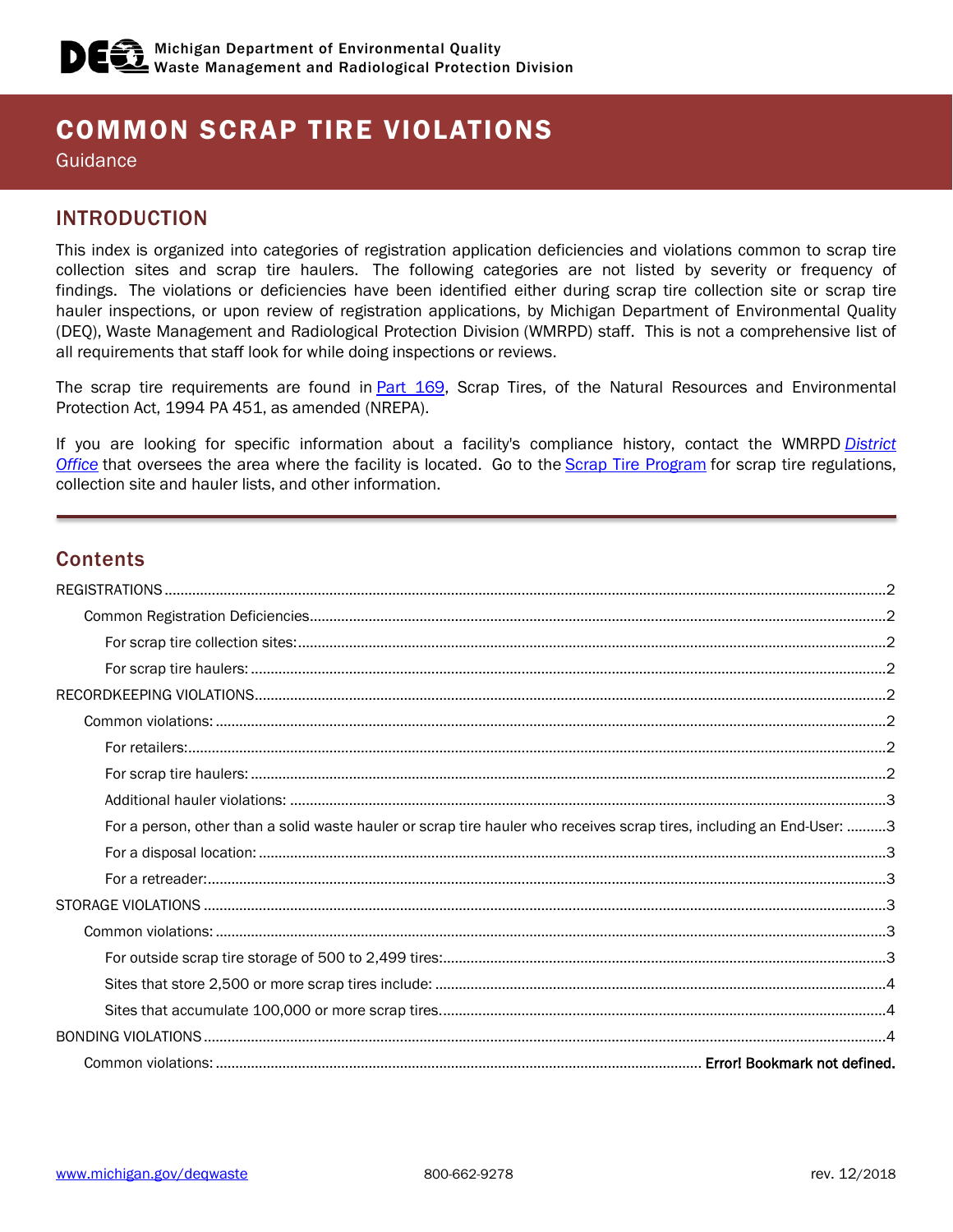# <span id="page-1-0"></span>REGISTRATIONS

By January 31 of each year, each scrap tire collection site or portable shredding operation, or both, and each scrap tire hauler, must register with the DEQ. Registrations must be on a current form supplied by the DEQ and include all of the information indicated. The following are common deficiencies in both collection site and hauler registration applications [Sections 324.16904 and 324.16905].

# <span id="page-1-1"></span>Common Registration Deficiencies include:

Failure to register as a *Scrap Tire Collection Site* or a *Scrap Tire Hauler* using the current registration form, by January 31 of each year.

### <span id="page-1-2"></span>For scrap tire collection sites:

- Failure to provide proof of ownership of the site. Only warranty deeds or land contracts are acceptable.
- Failure to provide a \$200 registration fee with the collection site application.
- Failure to provide all of the required information on the registration application form.
- Failure to provide a site map delineating the tire storage area(s). If 2,500 or more tires are stored, the site map must be certified by a professional engineer or licensed surveyor.
- Failure to provide sufficient bonding for the site.

### <span id="page-1-3"></span>For scrap tire haulers:

- Failure to list a compliant collection site, a disposal area licensed under Part 115 of the NREPA, a location that has legally accumulated tires below the regulatory threshold for qualifying as a collection site, an End-User, a scrap tire processor, or a tire retailer, as the final destination of the scrap tires.
- Failure to provide a list of all vehicles that will be used in the transporting of scrap tires.
- Failure to provide all of the required information on the registration application form.

# <span id="page-1-4"></span>RECORDKEEPING VIOLATIONS

Scrap tire retailers, generators of scrap tires, End-Users, and haulers are required to maintain proper scrap tire transportation records, commonly referred to as manifests for the tires they generate, transport, or dispose [Sections 324.16905 and 324.16906].

# <span id="page-1-5"></span>Common violations:

#### <span id="page-1-6"></span>For retailers:

- Failure to maintain complete records that indicate the number and final destination of the scrap tires.
- Failure to maintain these records for 3 years, and;
- Failure to make them available upon request of a DEQ representative or a peace officer.

### <span id="page-1-7"></span>For scrap tire haulers:

- Failure to use an approved manifest, either [form EQP 5128](http://www.michigan.gov/documents/deq/DNRE-ERMD-ST-EQP_5128_ST_Transport_Record_331356_7.pdf) or form EQP 5128 along with the Consolidated Load Scrap Tire Transportation Record [form EQP 5128a](http://www.michigan.gov/documents/deq/DNRE-ERMD-ST-EQP_5128Aa_CONSOLIDATED_LOAD_MANIFEST_403896_7.pdf) must be used.
- Failure to maintain manifests for 3 years and failure to make them available upon request of a DEQ representative or a peace officer.
- Failure to possess a complete original manifest for every generator whose scrap tire load is transported.
- Failure to provide the generator and/or the final disposal site with a complete manifest.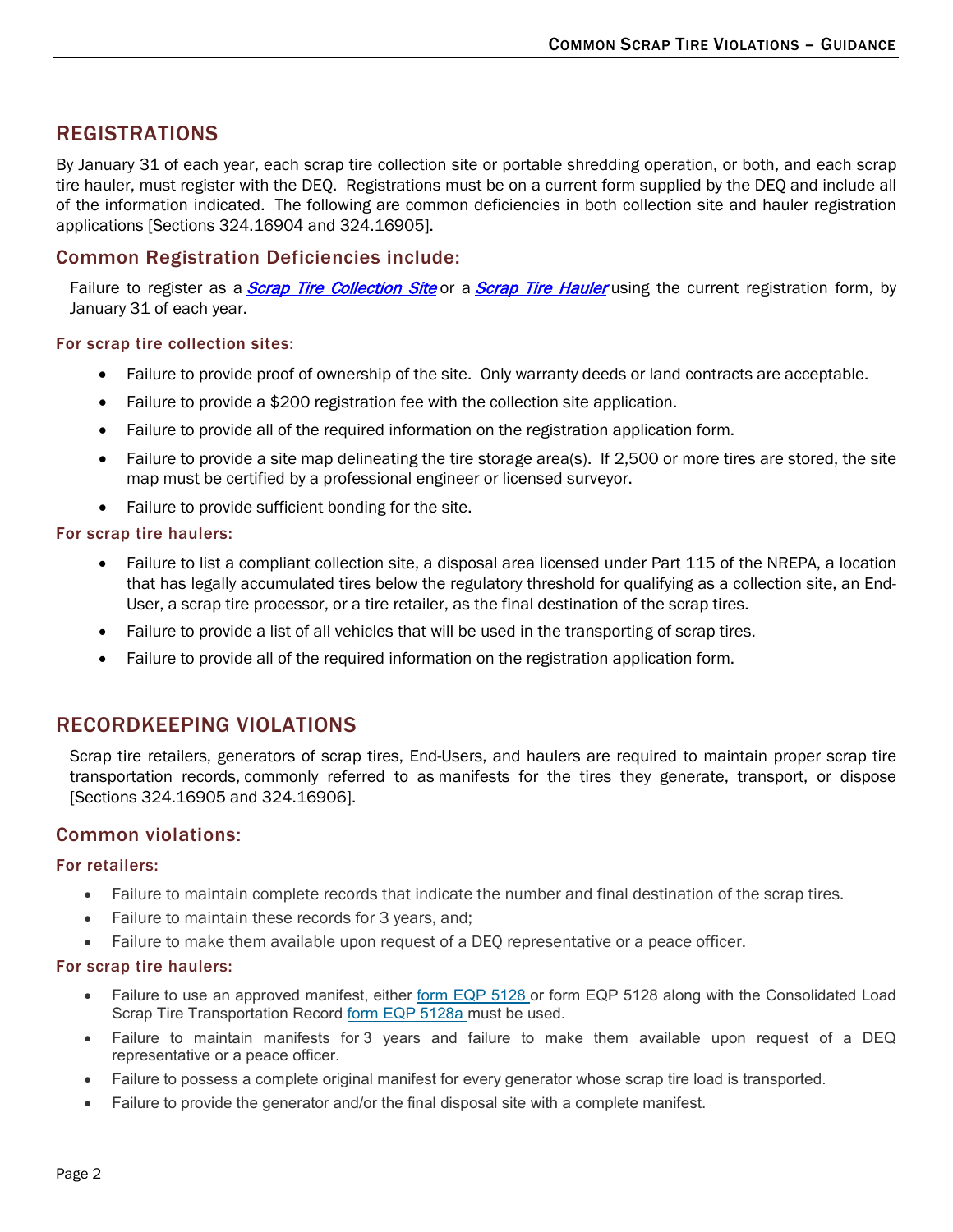### <span id="page-2-0"></span>Additional hauler violations:

- Failure to ensure that all vehicles used to haul scrap tires contain a copy of the current year hauler registration.
- Failure to visibly display the hauler registration number on all scrap tire hauling vehicles.
- Failure to deliver scrap tires to a registered scrap tire collection site or other compliant disposal site that is indicated on the manifest.

### <span id="page-2-1"></span>For a person, other than a solid waste hauler or scrap tire hauler who receives scrap tires, including an End-User:

- Failure to maintain a record of all scrap tires received from a scrap tire hauler.
- Failure to maintain records for 3 years and failure to make them available upon request of a DEQ representative or peace officer.

#### <span id="page-2-2"></span>For a disposal location:

- Failure to provide a copy of the signed record to the person delivering the scrap tires.
- Failure to forward a copy of the signed record to the generator within 30 days.

### <span id="page-2-3"></span>For a retreader:

- Failure to maintain records for 3 years, and make available upon request to the DEQ or a peace officer at reasonable hours.
- Failure to keep all records required to be carried or maintained with the retreader's tire casings including:
	- o Failure to have a retread work order, and;
	- $\circ$  Failure to have a work order sales report that specifies the work process detail for the customer work order, and;
	- $\circ$  Failure to return the report to the customer with the work order number and invoice, and;
	- $\circ$  Failure to have an invoice stating the sales transaction of the retread process that was completed for the customer.

# <span id="page-2-4"></span>STORAGE VIOLATIONS

Scrap tire collection sites are required to store tires in accordance with Sections 324.16903 and 324.16903(c).

# <span id="page-2-5"></span>Common violations:

### <span id="page-2-6"></span>For outside scrap tire storage of 500 to 2,499 tires:

- Failure to ensure that only scrap tires are stored in the designated tire storage area.
- Failure to store scrap tires in piles that are in compliance with the 200 by 40 feet by 15 feet high maximum allowable pile dimensions.
- Failure to maintain minimum distances; 60 feet from a building, 20 feet from a property line, or 30 feet from other tire piles.
- Failure to limit mosquito breeding by either covering the scrap tires, chemically treating for mosquitoes, baling or shredding, or chipping tires into pieces no larger than 4" X 6" and storing in piles that allow complete water drainage.
- Failure to isolate scrap tires from other materials that may create hazardous products if there is a fire.
- Failure to keep scrap tires out of the open spaces between tire piles or using scrap tires to construct on-site roads.
- Failure to ensure that tire piles are accessible to firefighting equipment, or failure to obtain a variance from the local fire department that allows for alternative storage.
- <span id="page-2-7"></span>• Failure to ensure that employees are trained in emergency response operations.